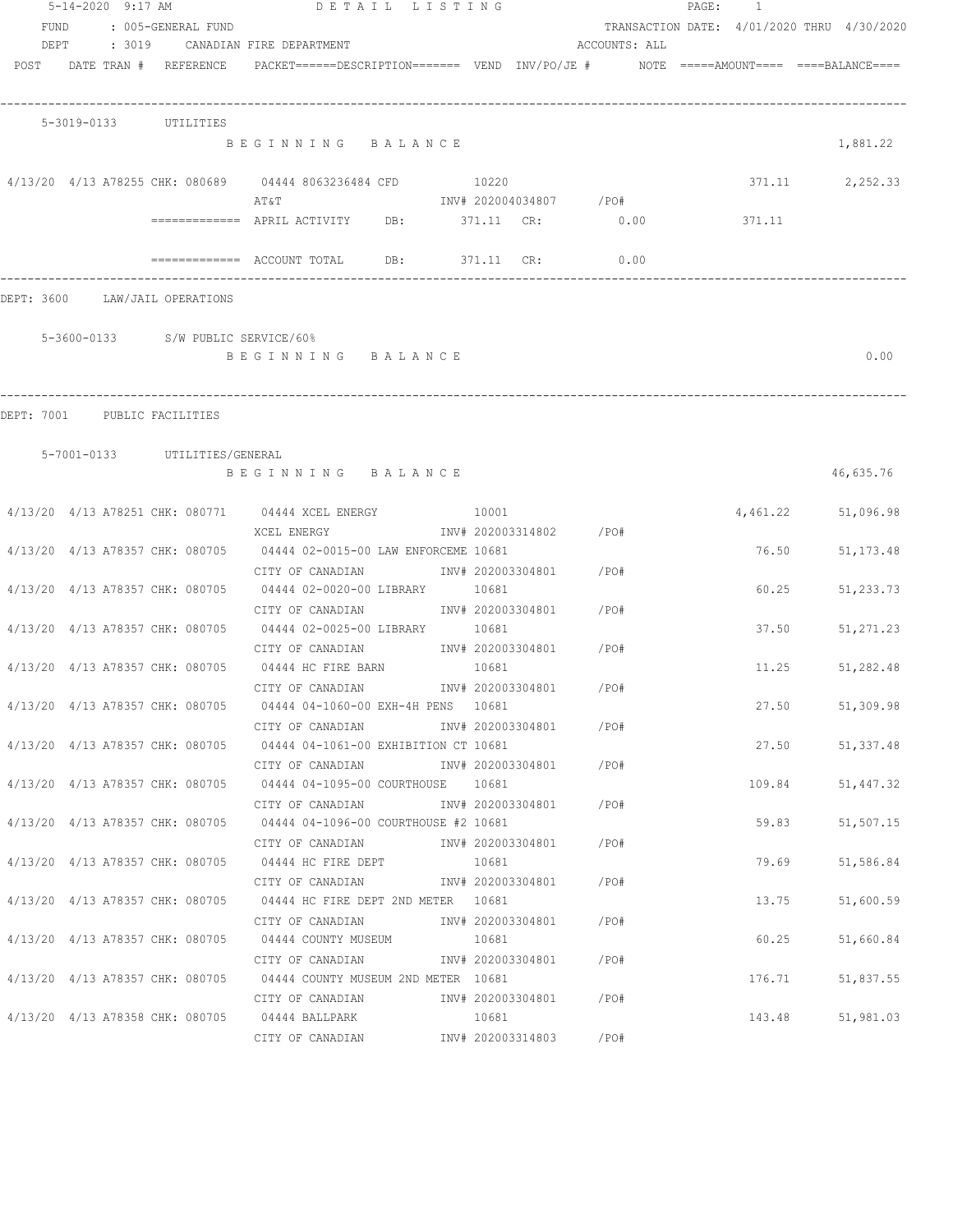|                   | 5-14-2020 9:17 AM   |                            | DETAIL LISTING                                                                                    |                        |                                                     | PAGE:<br>2 |                                            |
|-------------------|---------------------|----------------------------|---------------------------------------------------------------------------------------------------|------------------------|-----------------------------------------------------|------------|--------------------------------------------|
| FUND              |                     | : 005-GENERAL FUND         |                                                                                                   |                        |                                                     |            | TRANSACTION DATE: 4/01/2020 THRU 4/30/2020 |
| DEPT              |                     | : 7001 PUBLIC FACILITIES   |                                                                                                   |                        | ACCOUNTS: ALL                                       |            |                                            |
|                   |                     | POST DATE TRAN # REFERENCE | $\verb PACKET====-DESCRIPTION===== VEND   INV/PO/JE  #   NOTE  == ==+AMOUNT===  == = BALANCE ===$ |                        |                                                     |            |                                            |
|                   |                     |                            | 4/13/20 4/13 A78389 CHK: 080742 04444 OTHER METERS 12592                                          |                        |                                                     |            | 1,399.07 53,380.10                         |
|                   |                     |                            | NORTH PLAINS ELECTRIC CO- INV# 202004074812 / PO#                                                 |                        |                                                     |            |                                            |
|                   |                     |                            | 4/13/20 4/13 A78389 CHK: 080742 04444 GEM VOTING BOOTH                                            | 12592                  |                                                     | 202.71     | 53,582.81                                  |
|                   |                     |                            | NORTH PLAINS ELECTRIC CO- INV# 202004074812 / PO#                                                 |                        |                                                     |            |                                            |
|                   |                     |                            | 4/13/20 4/13 A78445 CHK: 080767 04444 040-001-1415-01-LIBRARY 13824                               |                        |                                                     | 92.58      | 53,675.39                                  |
|                   |                     |                            | WEST TEXAS GAS, INC        INV# 202004074811     /PO#                                             |                        |                                                     |            |                                            |
|                   |                     |                            | 4/13/20 4/13 A78445 CHK: 080767 04444 040-001-4000-01 EX CENTE 13824                              |                        |                                                     | 232.54     | 53,907.93                                  |
|                   |                     |                            | WEST TEXAS GAS, INC NOT INV# 202004074811 / PO#                                                   |                        |                                                     |            |                                            |
|                   |                     |                            | 4/13/20 4/13 A78445 CHK: 080767 04444 040-001-5735-02-MUSEUM 13824                                |                        |                                                     | 169.15     | 54,077.08                                  |
|                   |                     |                            | WEST TEXAS GAS, INC MONTH 202004074811 / PO#                                                      |                        |                                                     |            |                                            |
|                   |                     |                            | 4/13/20 4/13 A78445 CHK: 080767 04444 040-001-5815-01-BALLPARK 13824                              |                        |                                                     | 27.92      | 54,105.00                                  |
|                   |                     |                            | WEST TEXAS GAS, INC MOV# 202004074811 / PO#                                                       |                        |                                                     |            |                                            |
|                   |                     |                            | 4/13/20 4/13 A78445 CHK: 080767 04444 040-001-5810-01-PAVILION 13824                              |                        |                                                     | 86.20      | 54,191.20                                  |
|                   |                     |                            | WEST TEXAS GAS, INC        INV# 202004074811     /PO#                                             |                        |                                                     |            |                                            |
|                   |                     |                            | 4/13/20 4/13 A78445 CHK: 080767 04444 040-001-1405-01 COURTHOU 13824                              |                        |                                                     | 330.38     | 54, 521.58                                 |
|                   |                     |                            | WEST TEXAS GAS, INC METALLY 202004074811 / PO#                                                    |                        |                                                     |            |                                            |
|                   |                     |                            | 4/13/20 4/13 A78445 CHK: 080767 04444 040-013-0045-00 CFD MAIN 13824                              |                        |                                                     | 339.74     | 54,861.32                                  |
|                   |                     |                            | WEST TEXAS GAS, INC                                                                               | INV# 202004074811 /PO# |                                                     |            |                                            |
|                   |                     |                            | 4/13/20 4/13 A78445 CHK: 080767 04444 040-013-0045-00 CFD MAIN 13824                              |                        |                                                     |            | 168.73 55,030.05                           |
|                   |                     |                            | WEST TEXAS GAS, INC        INV# 202004074811     /PO#                                             |                        |                                                     |            |                                            |
|                   |                     |                            | ============ APRIL ACTIVITY DB: 8,394.29 CR: 0.00                                                 |                        |                                                     | 8,394.29   |                                            |
|                   |                     |                            | ============ ACCOUNT TOTAL DB: 8,394.29 CR:                                                       |                        | 0.00                                                |            |                                            |
|                   | DEPT: 7016 CEMETERY |                            |                                                                                                   |                        |                                                     |            |                                            |
|                   |                     |                            |                                                                                                   |                        |                                                     |            |                                            |
|                   |                     | 5-7016-0133 UTILITIES      |                                                                                                   |                        |                                                     |            |                                            |
|                   |                     |                            | BEGINNING BALANCE                                                                                 |                        |                                                     |            | 0.00                                       |
|                   |                     |                            |                                                                                                   |                        |                                                     |            |                                            |
|                   |                     |                            |                                                                                                   |                        |                                                     |            |                                            |
|                   |                     |                            | *-*-*-*-*-*-*-*-*-*-*-*-*- 000 ERRORS IN THIS REPORT!                                             |                        | $+ - + - + - + - + - + - - + - - - - - - - - - - -$ |            |                                            |
|                   |                     |                            |                                                                                                   |                        |                                                     |            |                                            |
|                   |                     |                            | BEGINNING BALANCES:                                                                               | 48,516.98              | 0.00                                                |            |                                            |
|                   |                     |                            | REPORTED ACTIVITY:                                                                                | 8,765.40               | 0.00                                                |            |                                            |
|                   |                     |                            | ENDING BALANCES:                                                                                  | 57,282.38              | 0.00                                                |            |                                            |
|                   |                     |                            | TOTAL FUND ENDING BALANCE: 57,282.38                                                              |                        |                                                     |            |                                            |
|                   |                     |                            |                                                                                                   |                        |                                                     |            |                                            |
| FUND: 010-AIRPORT |                     |                            |                                                                                                   |                        |                                                     |            |                                            |
|                   | DEPT: 7010 AIRPORT  |                            |                                                                                                   |                        |                                                     |            |                                            |
|                   |                     |                            |                                                                                                   |                        |                                                     |            |                                            |
|                   |                     | 5-7010-0133 UTILITIES      |                                                                                                   |                        |                                                     |            |                                            |
|                   |                     |                            | BEGINNING BALANCE                                                                                 |                        |                                                     |            | 4,680.68                                   |
|                   |                     |                            |                                                                                                   |                        |                                                     |            |                                            |
|                   |                     |                            | 4/13/20 4/13 A78509 CHK: 001654 04448 AT&T                                                        | 10220                  |                                                     |            | 308.26 4,988.94                            |
|                   |                     |                            | AT&T                                                                                              | INV# 202004034808 /PO# |                                                     |            |                                            |
|                   |                     |                            | 4/13/20 4/13 A78518 CHK: 001657 04448 04-1056-00 AIRPORT APT 10681                                |                        |                                                     | 13.75      | 5,002.69                                   |
|                   |                     |                            | CITY OF CANADIAN 1NV# 202003304799 / PO#                                                          |                        |                                                     |            |                                            |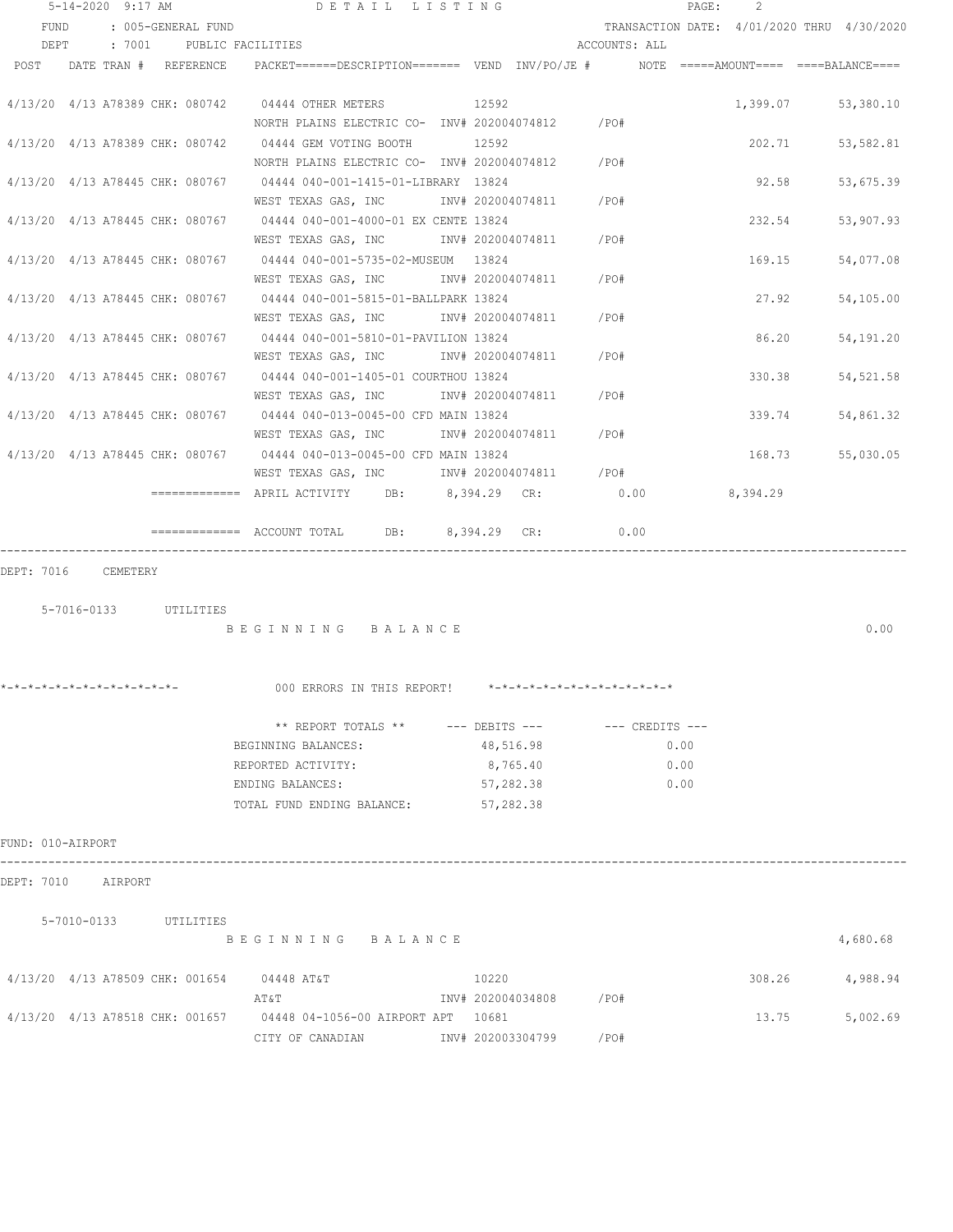|                                                                      | DETAIL LISTING                                                                           |            |                                | PAGE:<br>3                                 |          |
|----------------------------------------------------------------------|------------------------------------------------------------------------------------------|------------|--------------------------------|--------------------------------------------|----------|
| FUND<br>: 010-AIRPORT                                                |                                                                                          |            |                                | TRANSACTION DATE: 4/01/2020 THRU 4/30/2020 |          |
| DEPT : 7010 AIRPORT                                                  |                                                                                          |            | ACCOUNTS: ALL                  |                                            |          |
| POST DATE TRAN # REFERENCE                                           | PACKET======DESCRIPTION======= VEND INV/PO/JE #     NOTE =====AMOUNT==== ====BALANCE==== |            |                                |                                            |          |
| 4/13/20 4/13 A78518 CHK: 001657 04448 04-1058-00 PILOTS LOUNGE 10681 |                                                                                          |            |                                | 13.75                                      | 5,016.44 |
|                                                                      | CITY OF CANADIAN MOTHOM INV# 202003304799 / PO#                                          |            |                                |                                            |          |
| 4/13/20 4/13 A78521 CHK: 001660 04448 NORTH PLAINS ELECTRIC CO 12592 |                                                                                          |            |                                | 503.43                                     | 5,519.87 |
|                                                                      | NORTH PLAINS ELECTRIC CO- INV# 202004074815 / PO#                                        |            |                                |                                            |          |
| 4/24/20 4/24 A78666 CHK: 001663 04475 PTCI                           |                                                                                          | 14900      |                                | 55.23                                      | 5,575.10 |
|                                                                      | PTCI 7PTCI 202004244830 7PO#                                                             |            |                                |                                            |          |
|                                                                      | ============ APRIL ACTIVITY DB: 894.42 CR: 0.00 894.42                                   |            |                                |                                            |          |
|                                                                      | ============ ACCOUNT TOTAL DB: 894.42 CR: 0.00                                           |            |                                |                                            |          |
|                                                                      | 000 ERRORS IN THIS REPORT! *-*-*-*-*-*-*-*-*-*-*-*-*-*-                                  |            |                                |                                            |          |
|                                                                      | ** REPORT TOTALS ** --- DEBITS --- -- -- CREDITS ---                                     |            |                                |                                            |          |
|                                                                      | BEGINNING BALANCES:                                                                      | 4,680.68   | 0.00                           |                                            |          |
|                                                                      | REPORTED ACTIVITY:                                                                       | 894.42     | 0.00                           |                                            |          |
|                                                                      | ENDING BALANCES:                                                                         | 5,575.10   | 0.00                           |                                            |          |
|                                                                      | TOTAL FUND ENDING BALANCE: 5,575.10                                                      |            |                                |                                            |          |
| DEPT: 4011 ROAD & BRIDGE 1<br>5-4011-0133 UTILITIES/PCT 1            | BEGINNING BALANCE                                                                        |            |                                |                                            | 1,705.66 |
|                                                                      |                                                                                          |            |                                |                                            |          |
| 4/13/20 4/13 A78357 CHK: 080705 04444 PCT 1                          |                                                                                          | 10681      |                                | 27.50 1,733.16                             |          |
|                                                                      | CITY OF CANADIAN MOTHOM INV# 202003304801 / PO#                                          |            |                                |                                            |          |
| 4/13/20 4/13 A78389 CHK: 080742 04444 PCT 1                          |                                                                                          | 12592      |                                | 135.78                                     | 1,868.94 |
| 4/13/20 4/13 A78445 CHK: 080767 04444 040-001-3995-01-PCT 1 BA 13824 | NORTH PLAINS ELECTRIC CO- INV# 202004074812 / PO#                                        |            |                                | 157.24                                     | 2,026.18 |
|                                                                      | WEST TEXAS GAS. INC 1NV# 202004074811 / PO#                                              |            |                                |                                            |          |
|                                                                      |                                                                                          |            |                                |                                            |          |
|                                                                      | DB:                                                                                      | 320.52 CR: | 0.00                           | 320.52                                     |          |
|                                                                      | DB:<br>============= ACCOUNT TOTAL                                                       | 320.52 CR: | 0.00                           |                                            |          |
| *-*-*-*-*-*-*-*-*-*-*-*-*-*-                                         | 000 ERRORS IN THIS REPORT!                                                               |            | *_*_*_*_*_*_*_*_*_*_*_*_*_*_*_ |                                            |          |
|                                                                      | ** REPORT TOTALS ** $---$ DEBITS $---$                                                   |            | $---$ CREDITS $---$            |                                            |          |
|                                                                      | BEGINNING BALANCES:                                                                      | 1,705.66   | 0.00                           |                                            |          |
|                                                                      | REPORTED ACTIVITY:                                                                       | 320.52     | 0.00                           |                                            |          |
|                                                                      | ENDING BALANCES:                                                                         | 2,026.18   | 0.00                           |                                            |          |
|                                                                      | TOTAL FUND ENDING BALANCE:                                                               | 2,026.18   |                                |                                            |          |

FUND: 012-ROAD & BRIDGE PCT 2

------------------------------------------------------------------------------------------------------------------------------------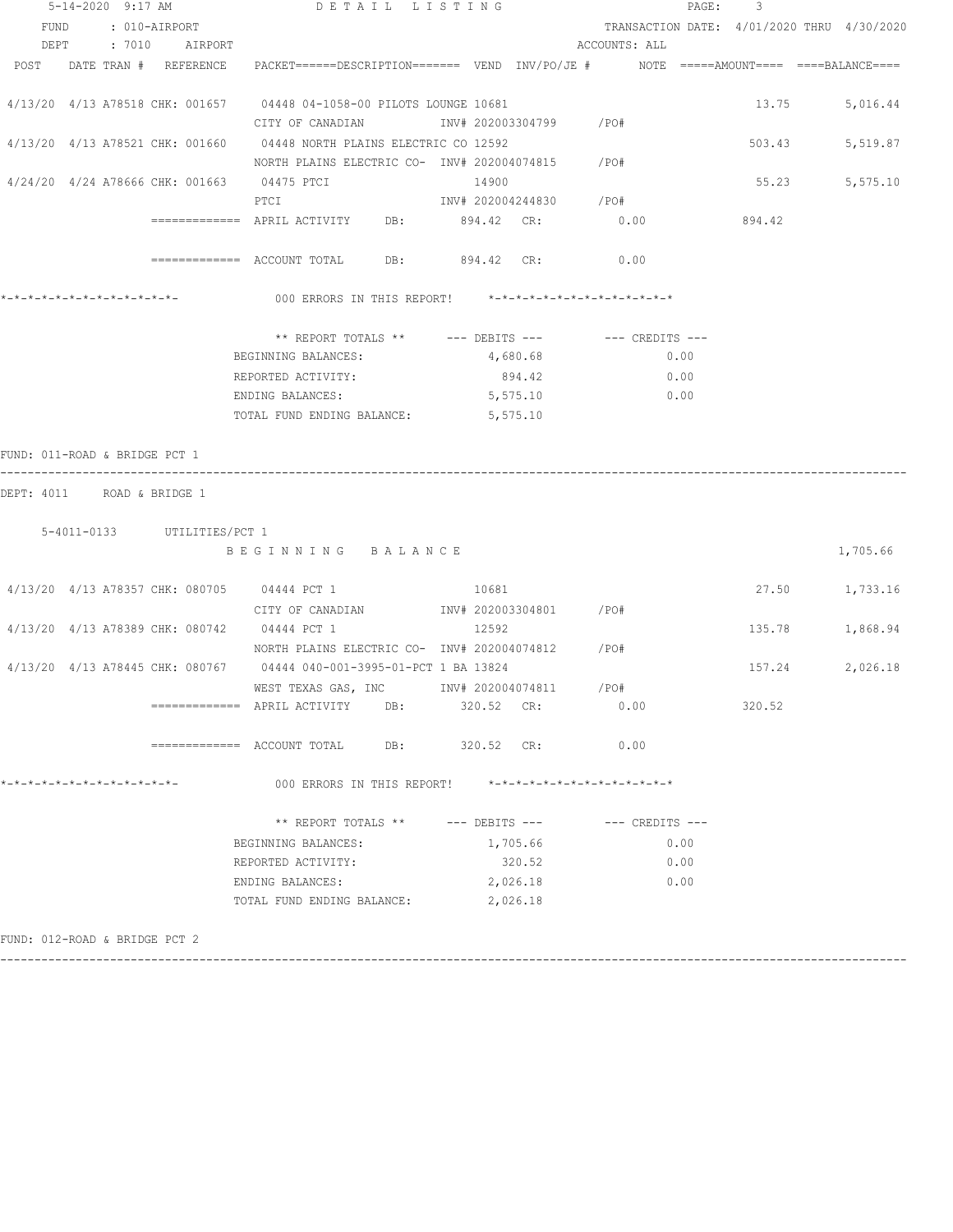| $5 - 14 - 2020$ 9:17 AM                                                                                         | DETAIL LISTING                                                                                       |                    | PAGE:                                                   | 4      |                 |
|-----------------------------------------------------------------------------------------------------------------|------------------------------------------------------------------------------------------------------|--------------------|---------------------------------------------------------|--------|-----------------|
| FUND : 012-ROAD & BRIDGE PCT 2                                                                                  |                                                                                                      |                    | TRANSACTION DATE: 4/01/2020 THRU 4/30/2020              |        |                 |
| DEPT : 4012 ROAD & BRIDGE 2                                                                                     |                                                                                                      |                    | ACCOUNTS: ALL                                           |        |                 |
| POST DATE TRAN # REFERENCE PACKET======DESCRIPTION======= VEND INV/PO/JE # NOTE =====AMOUNT==== ====BALANCE==== |                                                                                                      |                    |                                                         |        |                 |
|                                                                                                                 |                                                                                                      |                    |                                                         |        |                 |
| DEPT: 4012 ROAD & BRIDGE 2                                                                                      |                                                                                                      |                    |                                                         |        |                 |
|                                                                                                                 |                                                                                                      |                    |                                                         |        |                 |
| 5-4012-0133 UTILITIES/PCT 2                                                                                     |                                                                                                      |                    |                                                         |        |                 |
|                                                                                                                 | BEGINNING BALANCE                                                                                    |                    |                                                         |        | 2,442.58        |
|                                                                                                                 |                                                                                                      |                    |                                                         |        |                 |
| 4/13/20 4/13 A78336 CHK: 080698 04444 PCT 2 UTILITIES 10527                                                     |                                                                                                      |                    |                                                         |        | 640.00 3,082.58 |
|                                                                                                                 | CANADIAN OIL & GAS CO., L INV# 34873 / PO#                                                           |                    |                                                         |        | 112.18 3,194.76 |
| 4/13/20 4/13 A78389 CHK: 080742 04444 PCT 2 12592                                                               |                                                                                                      |                    |                                                         |        |                 |
|                                                                                                                 | NORTH PLAINS ELECTRIC CO- INV# 202004074812 / PO#<br>============ APRIL ACTIVITY DB: 752.18 CR: 0.00 |                    |                                                         | 752.18 |                 |
|                                                                                                                 |                                                                                                      |                    |                                                         |        |                 |
|                                                                                                                 | ============ ACCOUNT TOTAL DB: 752.18 CR: 0.00                                                       |                    |                                                         |        |                 |
|                                                                                                                 |                                                                                                      |                    |                                                         |        |                 |
|                                                                                                                 | 000 ERRORS IN THIS REPORT! *-*-*-*-*-*-*-*-*-*-*-*-*-*-                                              |                    |                                                         |        |                 |
|                                                                                                                 |                                                                                                      |                    |                                                         |        |                 |
|                                                                                                                 |                                                                                                      |                    |                                                         |        |                 |
|                                                                                                                 | BEGINNING BALANCES:                                                                                  | 2,442.58           | 0.00                                                    |        |                 |
|                                                                                                                 | REPORTED ACTIVITY:                                                                                   | 752.18             | 0.00                                                    |        |                 |
|                                                                                                                 | ENDING BALANCES: 3,194.76                                                                            |                    | $\sim 0.00$                                             |        |                 |
|                                                                                                                 | TOTAL FUND ENDING BALANCE: 3,194.76                                                                  |                    |                                                         |        |                 |
|                                                                                                                 |                                                                                                      |                    |                                                         |        |                 |
| FUND: 013-ROAD & BRIDGE PCT 3                                                                                   |                                                                                                      |                    |                                                         |        |                 |
|                                                                                                                 |                                                                                                      |                    |                                                         |        |                 |
| DEPT: 4013 ROAD & BRIDGE 3                                                                                      |                                                                                                      |                    |                                                         |        |                 |
|                                                                                                                 |                                                                                                      |                    |                                                         |        |                 |
| 5-4013-0133 UTILITIES/PCT 3                                                                                     |                                                                                                      |                    |                                                         |        |                 |
|                                                                                                                 | BEGINNING BALANCE                                                                                    |                    |                                                         |        | 1,967.80        |
|                                                                                                                 |                                                                                                      |                    |                                                         |        |                 |
| 4/13/20 4/13 A78389 CHK: 080742 04444 PCT 3 12592                                                               |                                                                                                      |                    |                                                         |        | 149.41 2,117.21 |
|                                                                                                                 | NORTH PLAINS ELECTRIC CO- INV# 202004074812 / PO#                                                    |                    |                                                         |        |                 |
|                                                                                                                 | =============  APRIL ACTIVITY   DB:     149.41  CR:       0.00         149.41                        |                    |                                                         |        |                 |
|                                                                                                                 | ============= ACCOUNT TOTAL DB: 149.41 CR:                                                           |                    | 0.00                                                    |        |                 |
|                                                                                                                 |                                                                                                      |                    |                                                         |        |                 |
| *_*_*_*_*_*_*_*_*_*_*_*_*_*_*_                                                                                  | 000 ERRORS IN THIS REPORT!                                                                           |                    | $* - * - * - * - * - * - * - * - * - * - * - * - * - *$ |        |                 |
|                                                                                                                 |                                                                                                      |                    |                                                         |        |                 |
|                                                                                                                 | ** REPORT TOTALS **                                                                                  | $---$ DEBITS $---$ | $---$ CREDITS $---$                                     |        |                 |
|                                                                                                                 | BEGINNING BALANCES:                                                                                  | 1,967.80           | 0.00                                                    |        |                 |
|                                                                                                                 | REPORTED ACTIVITY:                                                                                   | 149.41             | 0.00                                                    |        |                 |
|                                                                                                                 | ENDING BALANCES:                                                                                     | 2,117.21           | 0.00                                                    |        |                 |
|                                                                                                                 | TOTAL FUND ENDING BALANCE:                                                                           | 2, 117.21          |                                                         |        |                 |
|                                                                                                                 |                                                                                                      |                    |                                                         |        |                 |
| FUND: 014-ROAD & BRIDGE PCT 4                                                                                   |                                                                                                      |                    |                                                         |        |                 |
|                                                                                                                 |                                                                                                      |                    |                                                         |        |                 |

DEPT: 4014 ROAD & BRIDGE 4